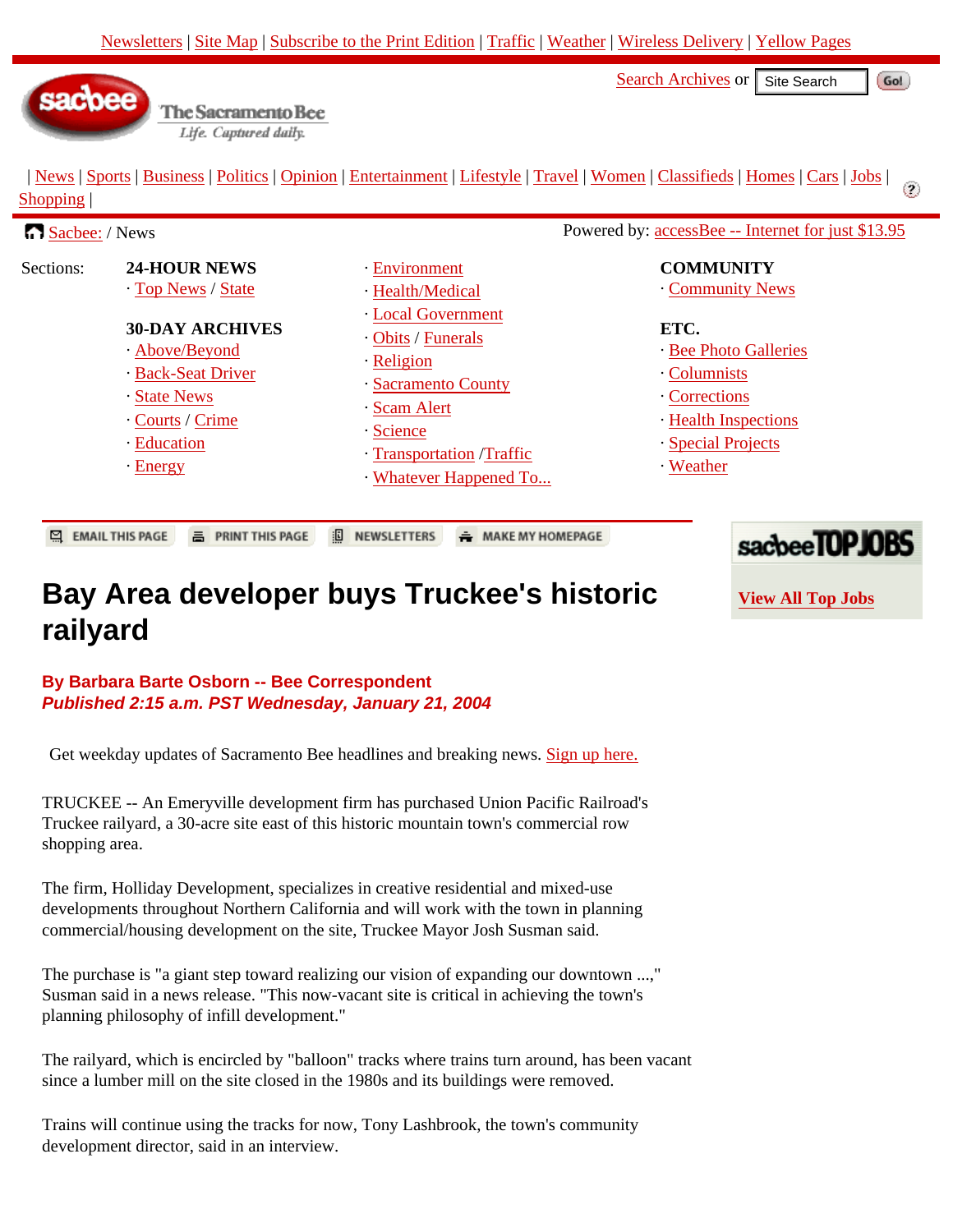"I'm thrilled," Lashbrook said of the purchase. "This is a huge deal."

Lashbrook said the mill site is fundamental to achieving the goals of the town's general plan and downtown specific plan.

The latter plan, completed seven years ago, calls for development on the site of 100 multiplefamily residential units, 125,000 square feet of commercial buildings, 30,000 square feet of office space, 250 lodging units and 75,000 square feet of public/institutional space, such as a library, Lashbrook said.

"We're expecting those numbers to move around somewhat, but that sets the ceiling," he said, adding that the project will probably be in planning for 1 1/2 years before construction starts.

Recently, an effort by town officials, the Sierra Business Council and California Center for Land Recycling resulted in a \$350,000 state grant for the site master plan. Susman said the grant "provided the visibility we needed to push this project forward."

The project will include "housing opportunities that will meet the needs of Truckee residents," Susman said, adding that the retail/commercial component "will complement the town's historic downtown commercial core."

Holliday Development, which has been known for affordable-housing projects, built residential and mixed-use projects in San Francisco's South of Market district, Susman said. The company also was involved in the conversion of San Francisco's historic Clocktower building.

Affordable housing has been identified as a critical need in the Truckee-Tahoe area, where housing costs have soared, and most of the jobs are low paying.

The Sacramento Bee - Get the whole story every day - **[SUBSCRIBE NOW!](http://www.sacbee.com/static/live/guide/subscribe/subscribe.html)** 

**EMAIL THIS PAGE E. PRINT THIS PAGE <b>ID** NEWSLETTERS **E. MAKE MY HOMEPAGE** 

**BACK TO TOP** 

## [Contact Bee Customer Service](http://www.sacbee.com/guide)

## [Advertise Online](http://www.sacbee.com/mediakit) | [Privacy Policy](http://www.sacbee.com/static/live/guide/online/privacy.html) | [Terms of Use](http://www.sacbee.com/static/live/guide/online/legal.html) | [Help](http://www.sacbee.com/static/live/sitehelp/) | [Site Map](http://www.sacbee.com/static/live/sitehelp/sitemap.html)

[News](http://www.sacbee.com/content/news) | [Sports](http://www.sacbee.com/content/sports) | [Business](http://www.sacbee.com/content/business) | [Politics](http://www.sacbee.com/content/politics) | [Opinion](http://www.sacbee.com/content/opinion) | [Entertainment](http://www.sacticket.com/) | [Lifestyle](http://www.sacbee.com/content/lifestyle) | [Travel](http://www.sacbee.com/content/travel) | [Women](http://www.sacbee.com/content/women)

## [Classifieds](http://www.sacbee.com/classads) | [Homes](http://www.sacbee.com/homes) | [Cars](http://www.sacbee.com/cars) | [Jobs](http://www.sacbee.com/jobs) | [Shopping](http://www.sacbee.com/shopping)

[GUIDE TO THE BEE:](http://www.sacbee.com/guide) | [Subscribe](http://www.sacbee.com/static/live/guide/subscribe/subscribe.html) | [Contacts](http://www.sacbee.com/guide) | [Advertise](http://www.sacbee.com/guide) | [Bee Events](http://www.sacbee.com/events) | [Community Involvement](http://www.sacbee.com/events)

[ Sacramento Bee Web sites ]

[Sacbee.com](http://www.sacbee.com/) | [SacTicket.com](http://www.sacticket.com/) | [Sacramento.com](http://www.sacramento.com/)

[Contact sacbee.com](mailto:webmaster@sacbee.com)